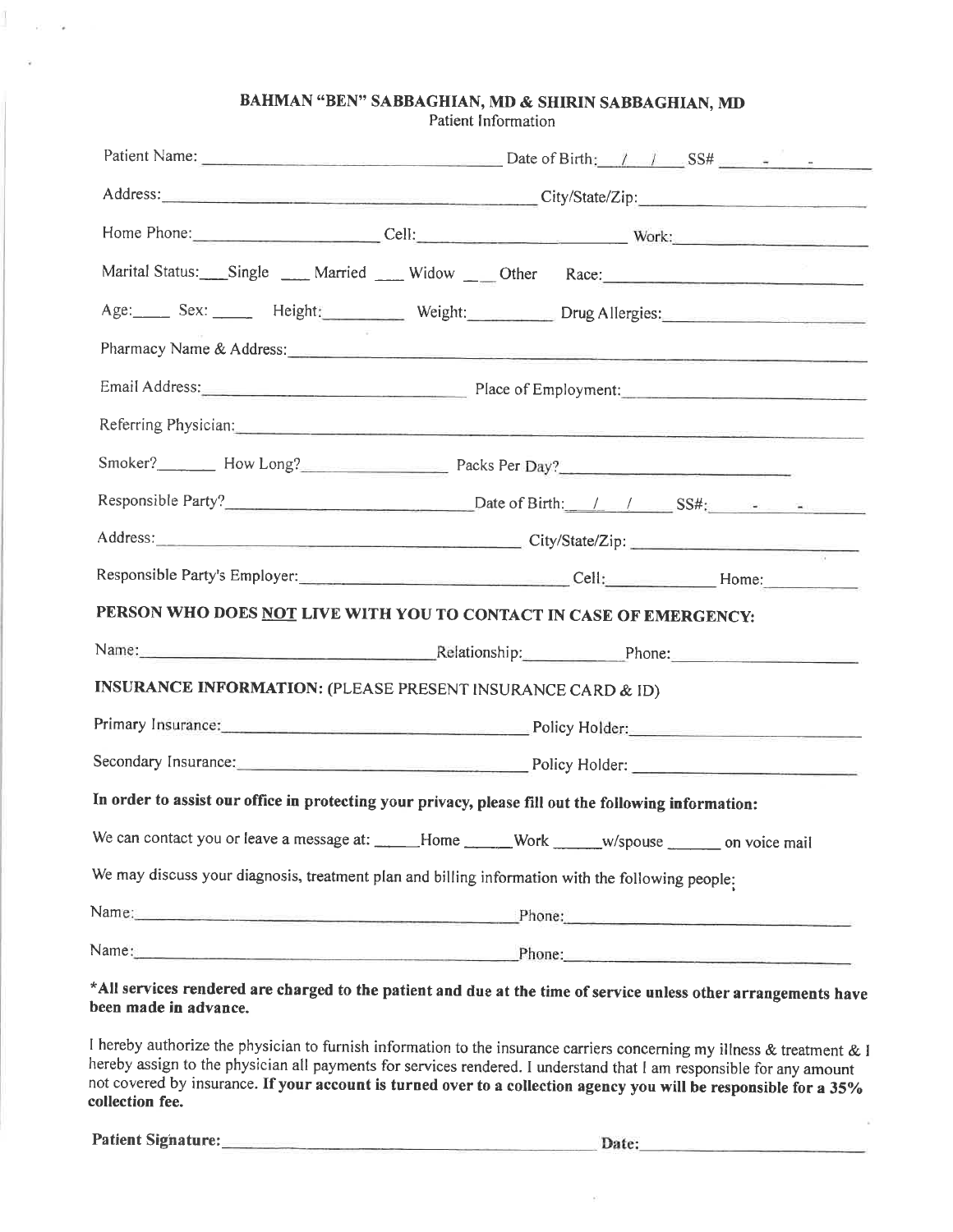#### Bahman Sabbaghian, MD Shirin Sabbaghian, MD 1307 Crowley-Rayne Hwy. Suite D Crowley, LA 70526

## FORM: Consent for Purpose of Treatment, Payment & Health Care Operations

I consent to the use or disclosure of my protected health information by Drs. Bahman & Shirin Sabbaghian for the purpose of diagnosing or providing treatment to me, obtaining payment for my health care bills or to conduct health care operations.

I understand that diagnosis or treatment of me by Drs. Bahman & Shirin Sabbaghian may be conditioned upon my consent as evidenced by my signature on this document.

I have the right to revoke this consent in writing, at any time, except to the extent that Drs. Bahman & shirin sabbaghian have taken action in reliance on this consent.

I understand I have a right to review Drs. Bahman & Shirin Sabbaghian's Notice of Privacy practices prior to signing this document.

Drs. Bahman & Shirin Sabbaghian's Notice of Privacy Practices have been provided to me.

Drs. Bahman & Shirin Sabbaghian reserve the right to change the privacy practices that are described in the Notice of Privacy Practices.

<sup>I</sup>may obtain a revised Notice of Privacy Practices by calling the office & requesting a revised copy to be sent to me by mail or asking for one at the time of my next appointment.

Signature of Patient or Personal Representative

Name of Patient or Personal Representative

Date

Description of Personal Representative's Authority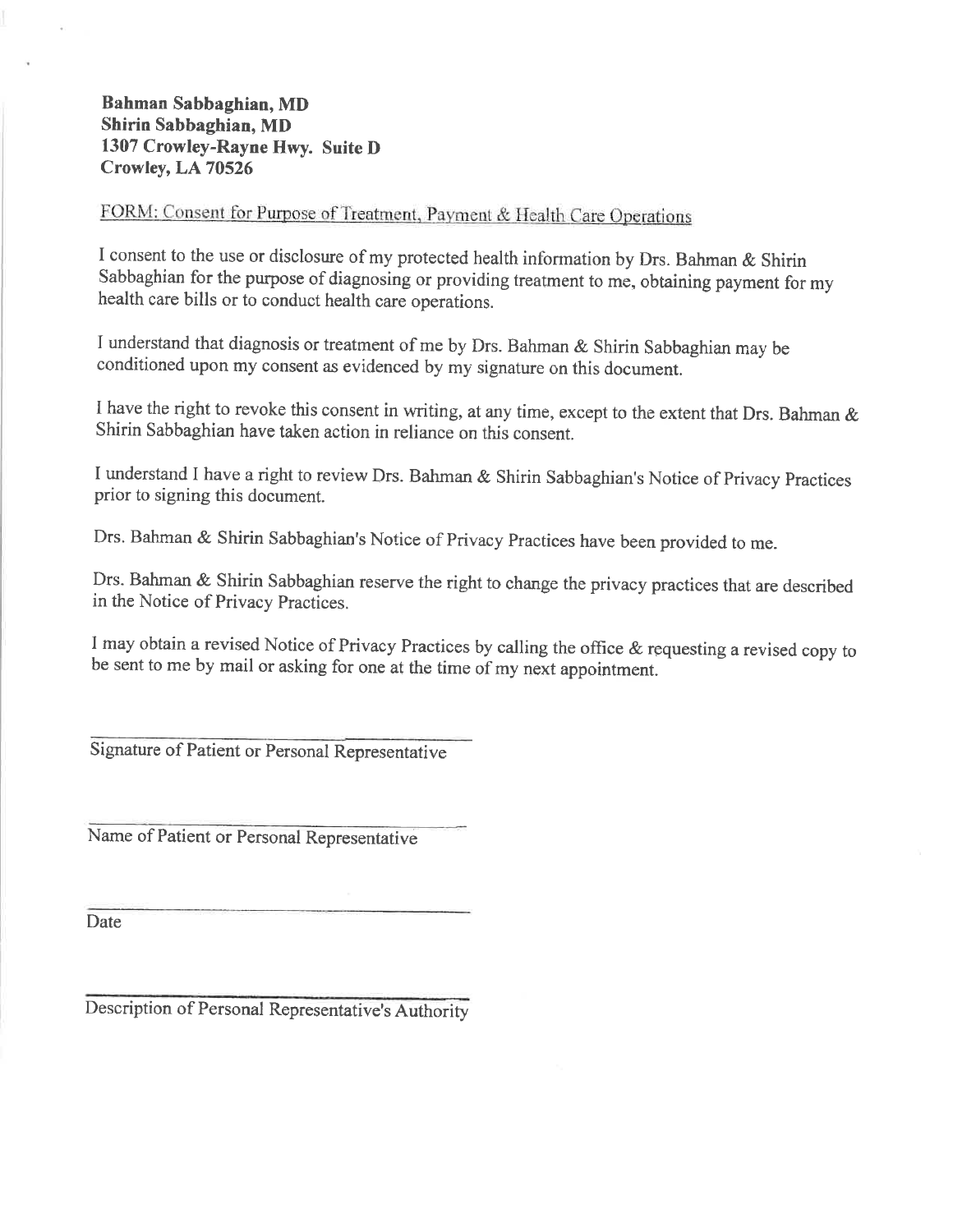#### OFFICE & PAYMENT POLICY

#### Dr. Ben Sabbaghian & Dr. Shirin Sabbaghian

Thank you for choosing our practice! We are commited to the success of your medical treatment  $\&$ care. Please understand that payment of your bill is part of this treatment & care.

All patients must complete our *Patient information form*. We believe that a good relationship is based on understanding and open communications. Our staff has been instructed to make every effort available to you to clarify any misunderstanding you may have concerning your balance.

For your convenience, we have answered a variety of commonly-asked financiai policy questions below. If you need further information about any of these policies, please ask to speak with our Billing Specialist or the Practice Manager.

\*lf you have a balance due trom a prior service. you will be required to pay your account in full at checkout.

\*Co-pays are collected at check in. If you do not have a form of payment we will Rcschedule your appointment!

#### How may I pay?

We accept payments by cash, check, VISA or MasterCard. For your convenience, our billing office is staffed Monday through Thursday from 8AM to 4PM. The phone number is 337-783-3624.

You are expected to make payment in full upon receipt of you rbill showing you balance due or according to the terms below:

**Balance Due & Terms**<br>\$100 or less -

\$100 or less -Payment in full within 30 days to 3 months \$101-\$500 -6 months  $$501-$5,000$  -12 months Other payment plans or options may be available upon request.

### When is my account delinquent?

An account is considered past due 30 days foliowing billing uniess other arrangments have been made. Unpaid accounts beyond 90 days are considered delinquent and may be forwarded to our collection agency and will have a service fee/billing fee added of 35%. If a patient is taken to small claims court the patient will be responsible for all fees/charges.

#### How are my Medication Refills handled?

Requests are usually handled within 48 business hours. Processing times may vary depending on the availability of your doctor, who for your safety, must review each request prior to completion!

### Are there Service Charges?

- <sup>l</sup> If the decision is made to see a patient who does not have his/her co-pay or deductible a service charge of \$35.00 will be added  $\&$  the patients' insurance will be notified in writing that this occurred which could result in loss of insurance.<br>2. Escessive calls for prescriptions will be given a service charge of \$20.00!
- 
- 3. There is a \$20 fee for all Forms  $\&$  letters to be completed by our office. Please allow 3 business days for completion. Payment is required before forms will be completed!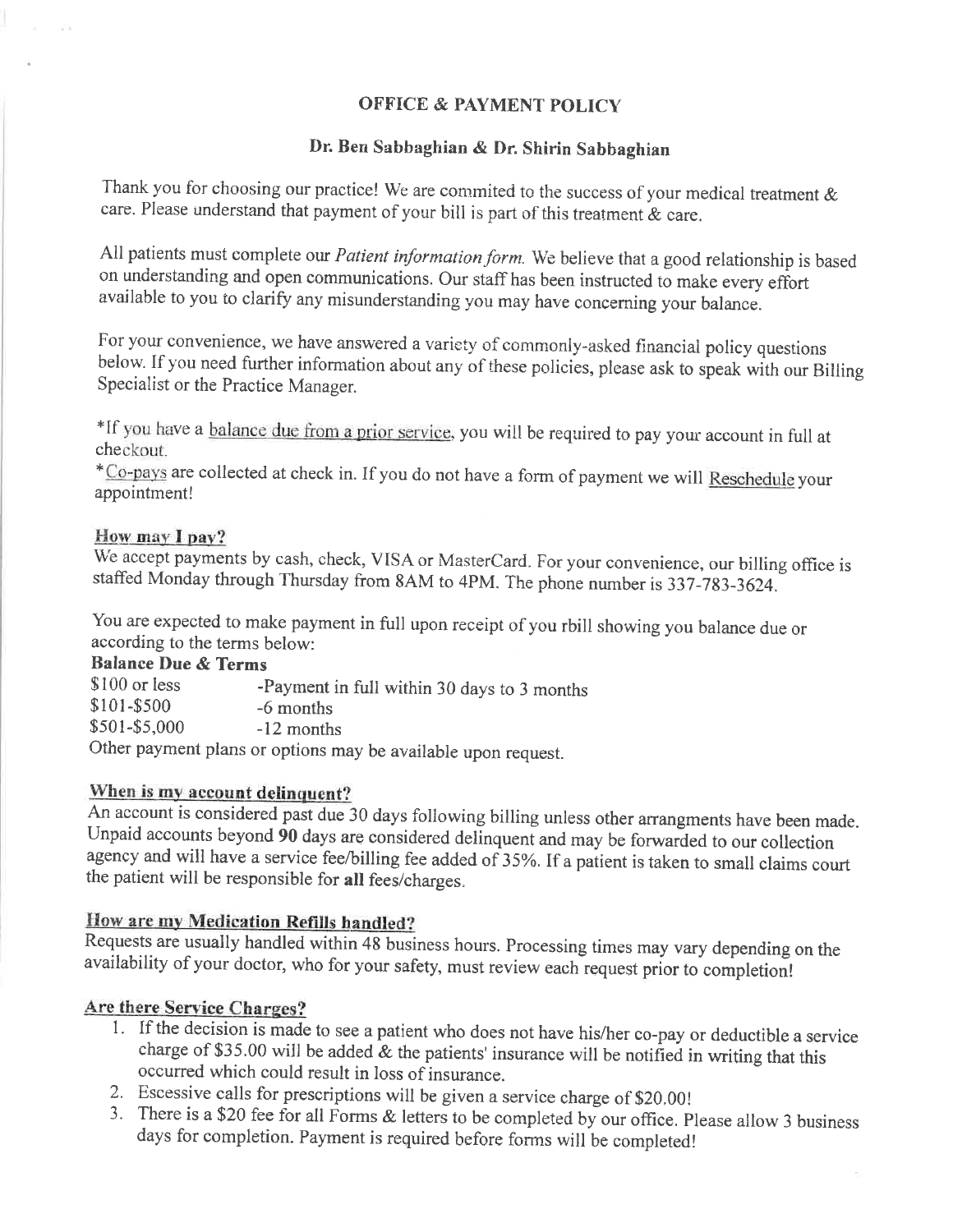Bahman Sabbaghian, MD Shirin Sabbaghian, MD 1307 Crowley-Rayne Hwy. Suite D Crowley, LA 70526

#### FORM: NOTICE OF PRIVACY PRACTICE SUMMARY

This summary discoloses how health information about you may be used. A full notice of your privacy rights has also been provided to you.

Drs. Bahman & Shirin Sabbaghian uses health information about you for treatment. to obtain payment for treatment with you authorization as required (check your state laws), for administrative purposes, and to evaluate the quality of care that you receive.

Drs. Bahman & Shirin Sabbaghian will not disclose your infornation to others unless you tell us to do so, or unless the law authorizes or requires us to do so.

Drs. Bahman & Shirin Sabbaghian may use your information to provide appointment reminders, information about treatment alternatives or other health-related issues.

Drs. Bahman & Shirin Sabbaghian may disclose your information for public health activities, to funeral directors to enable them to carry out their activities, for organ and tissue donations, research, health & safety, governmental function in order to comply with workers compensation laws & regulations, <sup>a</sup> right to request restriction, report and retain a copy of your health record, request communication of your information by alternative means at alternative locations, revoke your authorization  $\&$  request an accounting of your health records.

You may complain to the Privacy Officer, Abbey Henry, and to the Department of Health & Human Services if you believe your privacy rights have been violated. You will not be retaliated against for filing a complaint.

My "protected health information" includes my demographic information, collected from me, another health care provider, a health plan, my employer or health care clearinghouse. This protected health information relates to my past, present or future physical or mental health or condition  $\&$  identifies me, or there is a reasonable basis to believe the information may identify me.

Drs. Bahman & Shirin Sabbaghian must maintain the privacy of protected health information, provide you with notice of it's legal duties and privacy practices with respect to your health information, abide by the terms of the notice, notify you if unable to agree to the requested restriction on how your information is used or disclosed, accommodate reasonable requests you may make to communicate with health information by alternative means or by alternative locations and obtain your written authorization to use or disclose your health information for reasons other than those listed above & permitted under law. If you have any questions or complaints, contact Abbey Henry, at (337)783-3624.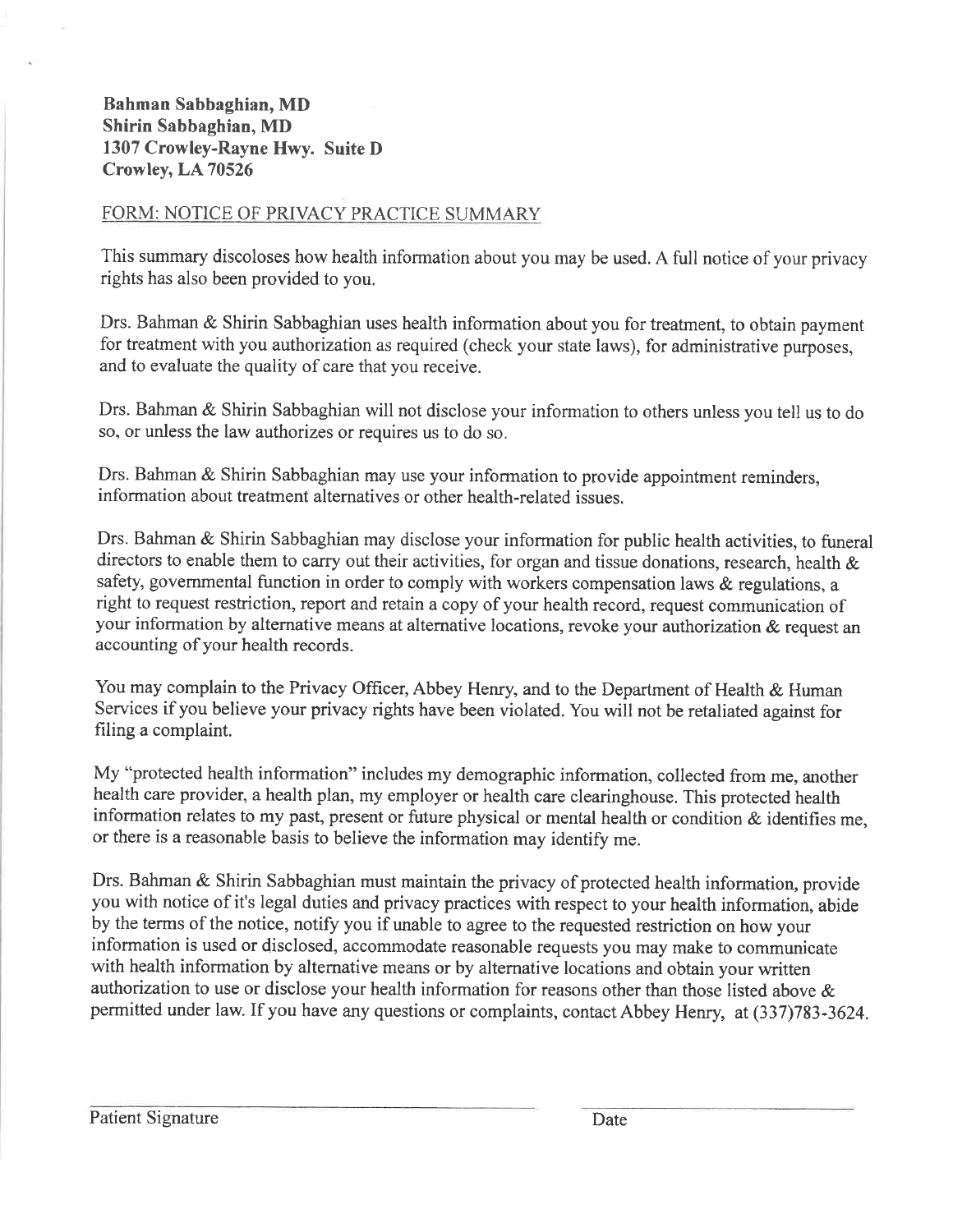Bahrnan Sabbaghian, MD Shirin Sabbaghian, MD 1307 Crowley-Rayne Hwy. Suite D Crowley, LA 70526

#### Phone Calls

Our phones are very busy & our staff is limited. When calling our office please be prepared to give the necessary information and keep calls as brief as possible! There are several lines being answered at one time. Your calls will be returned. Please do not call back to see if the messages were given. All messages are promptly given to the apprepriate person and they will retum your call.

#### Phone Calls to Doctors

Our physicians will not be doing telephone medicine. If you need to talk to your doctor we will give you an appointment. Calling the doctors after hours will result in a charge which insurances do not paymaking you responsible.

#### Do I need a Referral?

If you have a HMO plan with which we are contracted, or MEDICAID, you need a referral authorization from you Primary Care Physician(PCP). If we have not received an authorization prior to your arrival, we have a telephone available for you to call your PCP to obtain it. If you are unable to

#### What is my Financial Responsibility for Services?

Your financial responsibility depends on a variety of factors. Claims that have not been paid in 45 days will be automatically billed to you and we can assist you in refiling your insurance at your request. Remember, we file with your insurance as a courtesyl It is YOUR responsibility to make sure your claim has been paid!

#### What about missed appointments?

We would appreciate your help & courtesy of a call if you are unable to keep an appointment within 24 hours of the appointment time. We reserve the right to charge you a missed appointmen fee of \$30.00 and three (3) non cancelled missed appointments are grounds for patient discharge.

#### Assignment of Benefits

You need to assign benefits/payments for your insurance payments to the doctor

#### What if my child needs to see the Physician?

A parent or legal guardian must accompany patients who are minors on the patient's first visit. This accompanying adult (who consents to the treatment) is responsible for payment of the account, according to the policy outlined on the previous pages. We will not be involved in seperation/divorce disputes.

I have read, understand, and agree to the above Financial Policy. I understand that charges not covered by my insurance, as well as applicable co-pays  $\&$  deductibles, are my responsibility. I authorize my insurance benefits be paid directly to Drs. Bahman & Shirin Sabbaghian. I authorize Drs. Bahman & Shirin Sabbaghian to release pertinent medical info to my insurance company.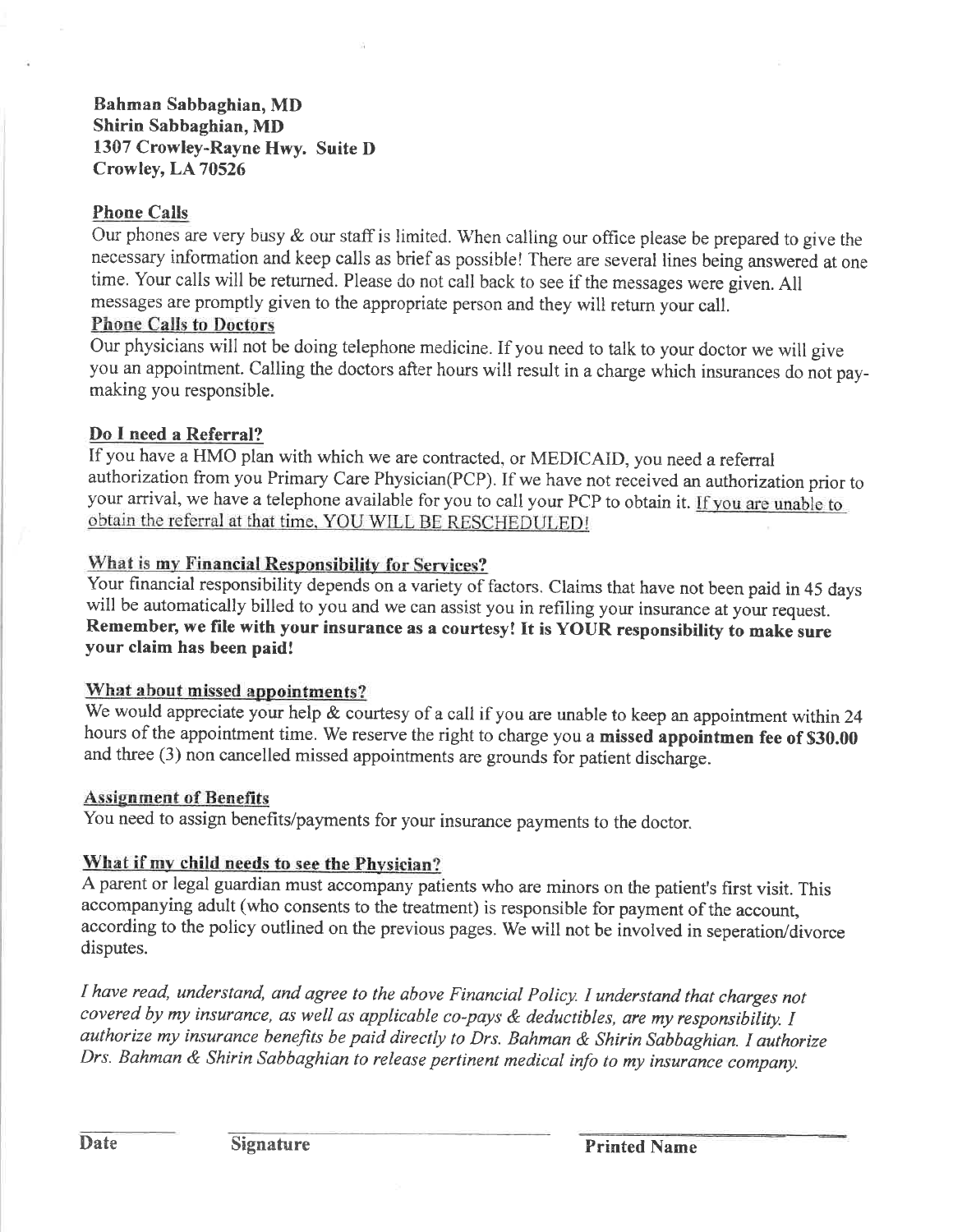#### PATIENT PORTAL ANNOUNCEMENT

In our efforts to improve the quality of care that Drs. Bahman & Shirin Sabbaghian provides, we are pleased to announce the availability of our Patient Portal to better serve you! The patient portal is <sup>a</sup> secure, web-based system that allows you to view certain aspects of your medical record, securely communicate with us between visits for NON-URGENT issues  $\&$  questions, and also downloand  $\&$ securely transmit a summary of your medical record to other web-based applications & providers of care. Over time, we will be phasing in various freatures  $\&$  functions that will be available through the Patient Portal.

#### What can I do with the Portal?

\*View your record- You can view your current medications, medication allergies and medical problems. The medical problems listed may be limited to only those problems for which we are providing care.

\*Appointments- You can view summaries of past visits that we may have posted to your portal  $\&$  you can also view details (date, time, type of visit) for upcoming appointments.

\*Lab & Test Results-Once your doctor reviews your lab or test results, we will post these, along with a personal note from your doctor about the results to your Portal account. you wiil be able to acknowledge your review of the results through the portal as well, thus avoiding pohone calls, voice messages, on-hold time, etc. \*NOTE: It is very important for you to review the doctor's note along with the results itself as there are often situations where industry standard "high or low" result values may or may not indicate a problem in your particular case.

\*Educational Materials-We may post educational materials about your condition to the patient portal.<br>This may be links to a website for you to review, documents for you to read, or even videos for you to watch. These reso \*Generate a Personal Health Record- This function will enable you to generate a summary of your medical record in a secure and standard format. This summary record can then be downloaded or transmitted to another provider

Is my information secure?<br>At Drs. Bahman & Shirin Sabbaghian's office we take your privacy & the security of your personal health information very seriously. Both our clinic Electronic Medical Records system & Patient Portal have been certified by the proper federal authorities to ensure the security of your information. Additionally, our clinic has employed additional Information Technology Safeguards to protect your data. Finally, the process for you to initiate the Patient Portal functions and for you to receive ongoing information thro impossible to completely ensure privacy  $\&$  security. We are taking all steps we can, but there are steps you should also take to ensure security  $\&$  privacy, including:

\*Personal Email Address-We will only activate your Patient Portal account through the use of a personal email address that you provide to us. We will not activate it until we receive the address from you. We will not send personal health information to this email, but rather you will use the email address, along with a unique password, that you choose, and the last 4 digits of your social security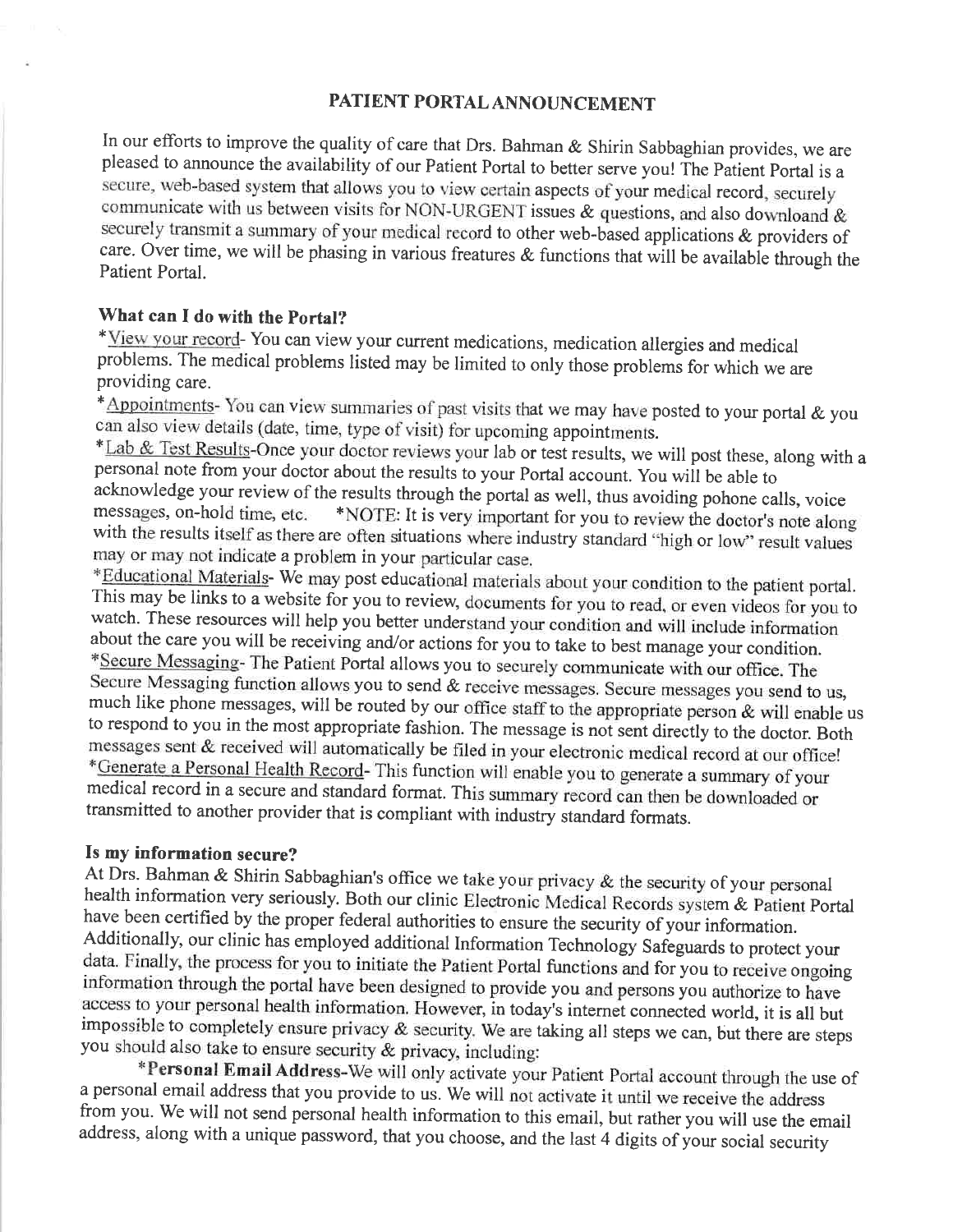number, to authenticate your access to the patient portal.

\*Email Notifications-Once you have authorized us to activate your Patient Portal, we will send<br>you a Welcome Email. This Welcome Email will provide you with the information necessary for you to login, view your health information and being interacting with us. When we "post" information to your Patient Portal, you will receive an email notifying you that new information is available and you will again login to the portal to view the information.

#### How do I accept of decline?

Along with the announcement, we have provided you with complete instructions on how to activate your online access to the portal as well as complete instructions on how to use the portal. please choose to either authorize us to activate your account or decline the activation using the appropriate section below:

### \*\*PORTAL ACCEPTANCE\*\*

I have read & understand the Patient Portal Announcement, the online access instructions and the<br>Patient Portal Guidelines & Usage instructions and AUTHORIZE Drs. Bahman & Shirin Sabbaghian to activate my Patient Portal Account using the email address indicated below. I understand that it is my responsibility to safeguard the email address and my Portal password in order to maintain the security and privacy of my personal health information. I also understand that Drs. Bahman & Shirin Sabbbaghian will use the Patient Portal as a means of communicating with me when appropriate. <sup>I</sup> further understand that the Patient Portal is not to be used for urgent medical needs nor does it replace the need for me to keep my regular appointments with my doctor.

Patient Printed Name Patient Signature

Date of Birth Patient's EMAIL Address Date

## \*\*Please notify us immediately if you change your email address\*\*

\*\*PORTAL DECLINE\*\*<br>I have read & understand the Patient Portal Announcement, the online access instructions and the Patient Portal Guidelines & Usage instructions and choose to DECLINE the use of the Patient Portal at this time.

Patient Printed Name Patient Signature

**Date**